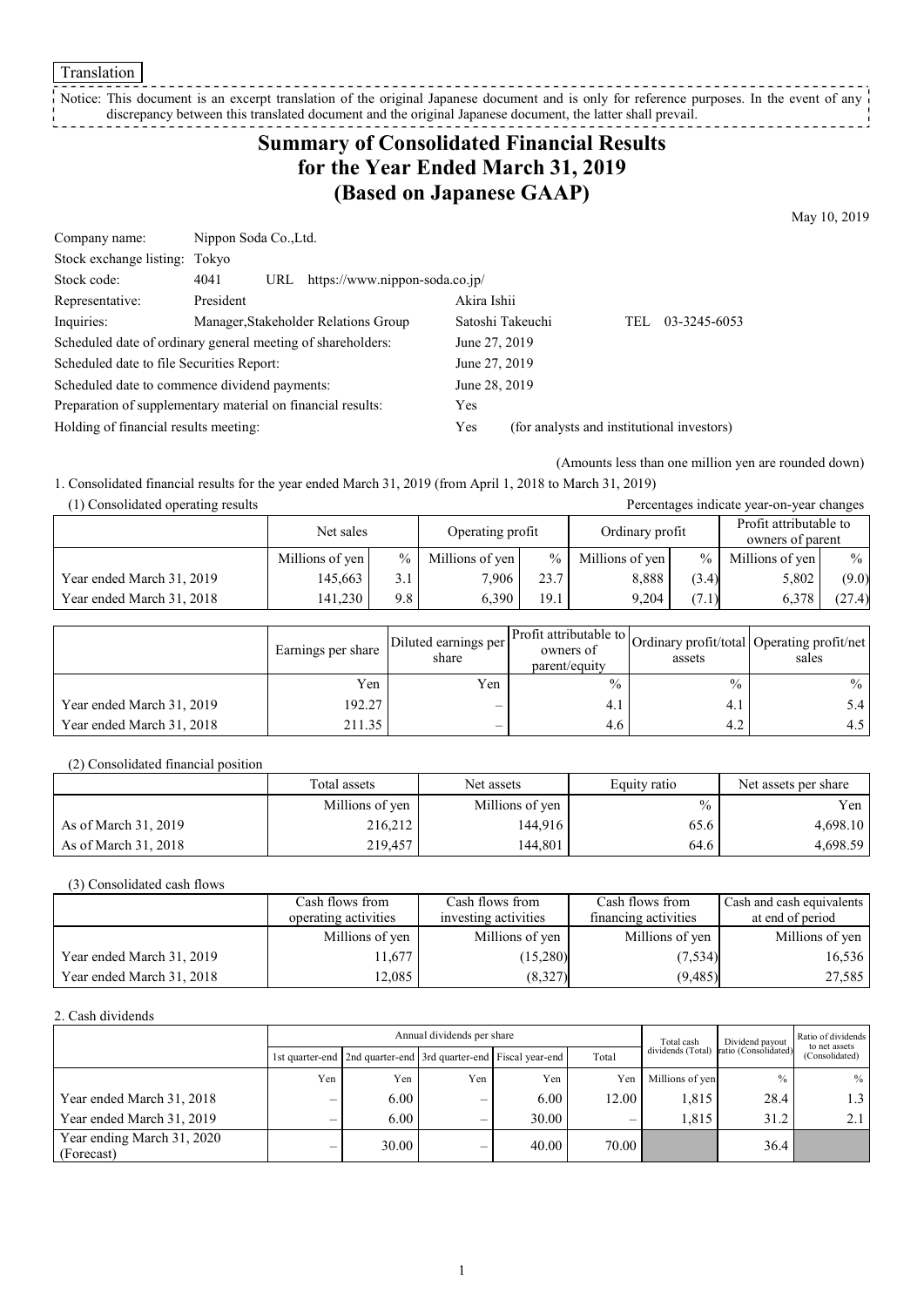3. Forecast of consolidated financial results for the year ending March 31, 2020 (from April 1, 2019 to March 31, 2020)

|                                         |                 |     |                     |        |                     |        |                                            |               | Percentages indicate year-on-year changes |
|-----------------------------------------|-----------------|-----|---------------------|--------|---------------------|--------|--------------------------------------------|---------------|-------------------------------------------|
|                                         | Net sales       |     | Operating profit    |        | Ordinary profit     |        | Profit attributable to<br>owners of parent |               | Earnings per share                        |
|                                         | Millions of yen |     | $%$ Millions of yen |        | $%$ Millions of yen |        | % Millions of yen                          | $\frac{0}{0}$ | Yen                                       |
| Six months ending<br>September 30, 2019 | 71,000          | 7.1 | 1,700               | (8.6)  | 2.400               | (29.2) | 1,500                                      | (39.4)        | 49.71                                     |
| Full year                               | 153,000         | 5.0 | 7,000               | (11.5) | 8,300               | (6.6)  | 5,800                                      | (0.0)         | 192.20                                    |

No

#### 4. Notes

(1) Changes in significant subsidiaries during the year ended March 31, 2019

(changes in specified subsidiaries resulting in the change in scope of consolidation):

| (2) Changes in accounting policies, changes in accounting estimates, and restatement of prior period financial statements |     |
|---------------------------------------------------------------------------------------------------------------------------|-----|
| Changes in accounting policies due to revisions to accounting standards and other regulations:                            | No. |
| Changes in accounting policies due to other reasons:                                                                      | No  |
| Changes in accounting estimates:                                                                                          | No  |
| Restatement of prior period financial statements:                                                                         | No  |

(3) Number of issued shares (common shares)

Total number of issued shares at the end of the period (including treasury shares)

| As of March $31, 2019$                             |  | 31,127,307 shares   As of March 31, 2018      | 31,127,307 shares |
|----------------------------------------------------|--|-----------------------------------------------|-------------------|
| Number of treasury shares at the end of the period |  |                                               |                   |
| As of March $31, 2019$                             |  | 951,112 shares   As of March 31, 2018         | 945,767 shares    |
| Average number of shares during the period         |  |                                               |                   |
| Year ended March 31, 2019                          |  | 30,179,323 shares   Year ended March 31, 2018 | 30,182,231 shares |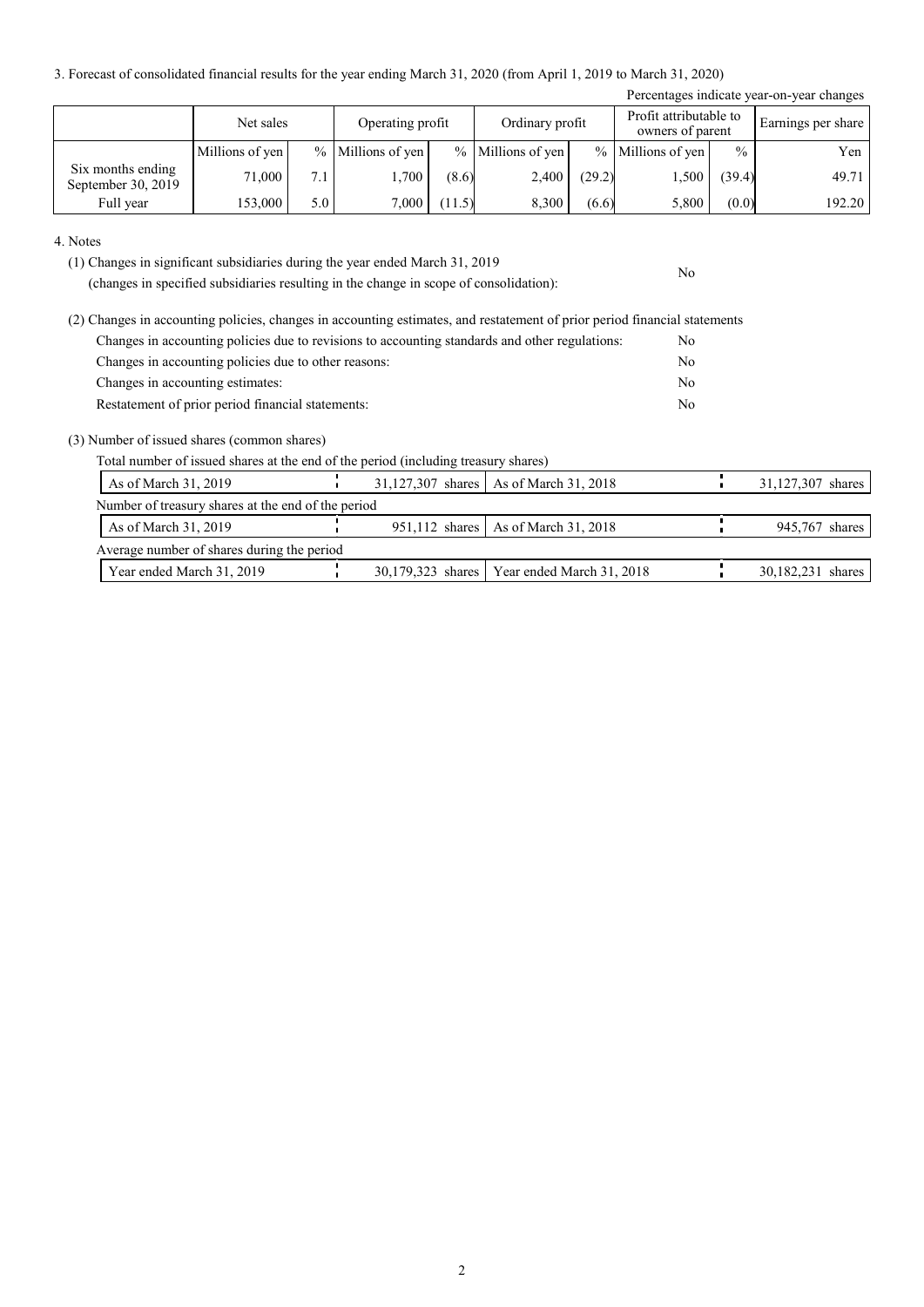# **Consolidated financial statements**

**Consolidated balance sheets**

|                                                     |                      | (Millions of yen)    |
|-----------------------------------------------------|----------------------|----------------------|
|                                                     | As of March 31, 2018 | As of March 31, 2019 |
| Assets                                              |                      |                      |
| Current assets                                      |                      |                      |
| Cash and deposits                                   | 27,612               | 16,565               |
| Notes and accounts receivable - trade               | 44,067               | 47,860               |
| Electronically recorded monetary claims - operating | 2,416                | 2,795                |
| Inventories                                         | 27,623               | 27,372               |
| Other                                               | 3,088                | 4,500                |
| Allowance for doubtful accounts                     | (217)                | (199)                |
| Total current assets                                | 104,590              | 98,895               |
| Non-current assets                                  |                      |                      |
| Property, plant and equipment                       |                      |                      |
| Buildings and structures                            | 58,822               | 60,787               |
| Accumulated depreciation                            | (41,964)             | (42, 704)            |
| Buildings and structures, net                       | 16,858               | 18,082               |
| Machinery, equipment and vehicles                   | 110,405              | 113,465              |
| Accumulated depreciation                            | (89,690)             | (93,201)             |
| Machinery, equipment and vehicles, net              | 20,715               | 20,264               |
| Tools, furniture and fixtures                       | 11,205               | 11,579               |
| Accumulated depreciation                            | (9,505)              | (9,802)              |
| Tools, furniture and fixtures, net                  | 1,700                | 1,776                |
| Land                                                | 15,266               | 15,111               |
| Construction in progress                            | 1,887                | 3,247                |
| Other                                               | 198                  | 210                  |
| Accumulated depreciation                            | (181)                | (200)                |
| Other, net                                          | 16                   | $\boldsymbol{9}$     |
| Total property, plant and equipment                 | 56,445               | 58,491               |
| Intangible assets                                   |                      |                      |
| Goodwill                                            | 469                  | 249                  |
| Other                                               | 924                  | 5,527                |
| Total intangible assets                             | 1,393                | 5,776                |
| Investments and other assets                        |                      |                      |
| Investment securities                               | 43,054               | 39,307               |
| Retirement benefit asset                            | 8,519                | 8,767                |
| Deferred tax assets                                 | 2,901                | 2,700                |
| Other                                               | 2,550                | 2,272                |
| Allowance for doubtful accounts                     | (0)                  | (0)                  |
| Total investments and other assets                  | 57,026               | 53,048               |
| Total non-current assets                            | 114,866              | 117,316              |
| Total assets                                        | 219,457              | 216,212              |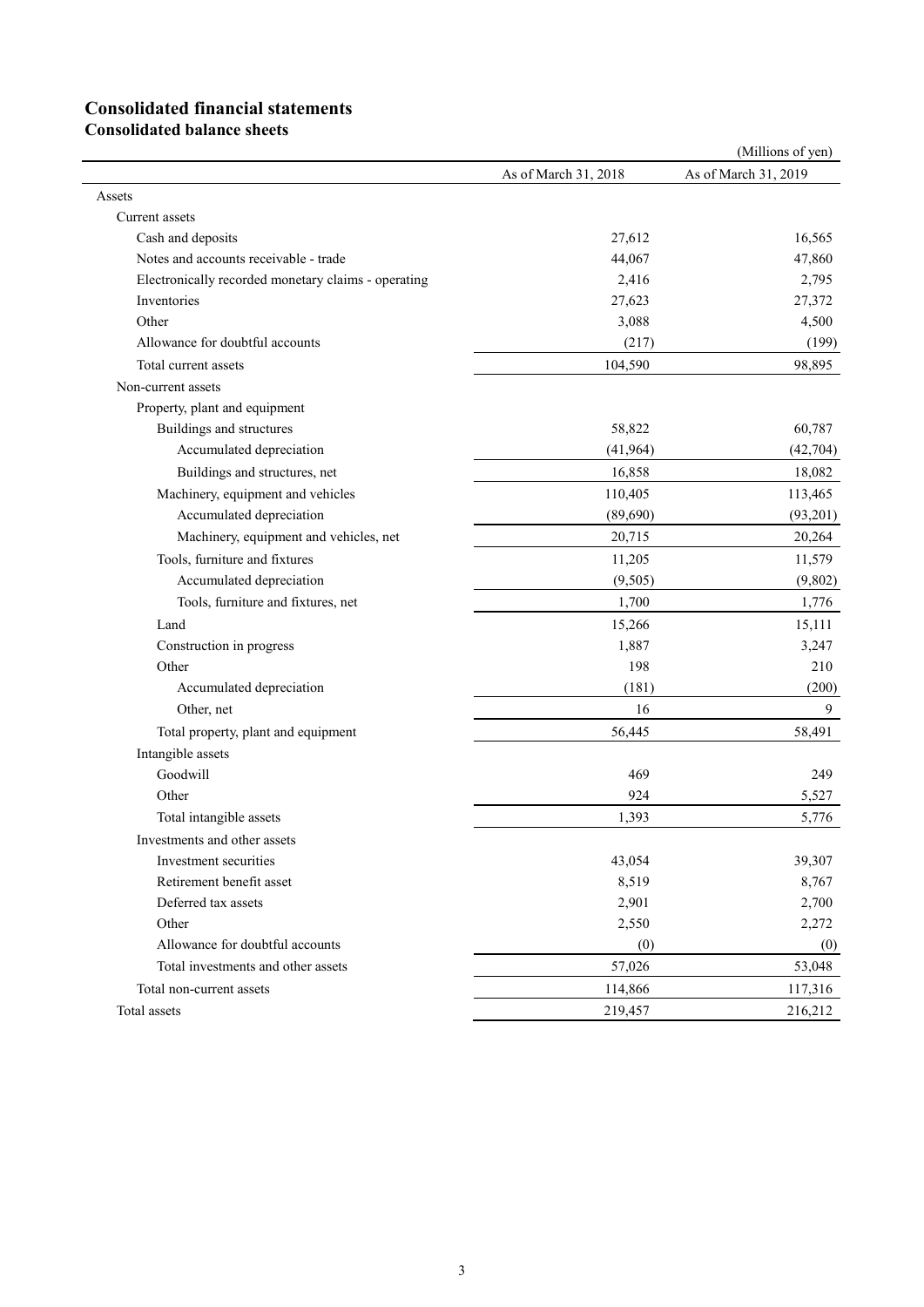|                                                       |                      | (Millions of yen)    |
|-------------------------------------------------------|----------------------|----------------------|
|                                                       | As of March 31, 2018 | As of March 31, 2019 |
| Liabilities                                           |                      |                      |
| <b>Current</b> liabilities                            |                      |                      |
| Notes and accounts payable - trade                    | 19,032               | 20,933               |
| Electronically recorded obligations - operating       | 2,788                | 2,717                |
| Short-term loans payable                              | 19,073               | 15,501               |
| Income taxes payable                                  | 1,031                | 1,258                |
| Provision for bonuses                                 | 2,766                | 2,900                |
| Other                                                 | 6,223                | 6,806                |
| Total current liabilities                             | 50,915               | 50,118               |
| Non-current liabilities                               |                      |                      |
| Long-term loans payable                               | 12,846               | 10,604               |
| Deferred tax liabilities                              | 4,638                | 4,364                |
| Retirement benefit liability                          | 2,515                | 2,468                |
| Provision for environmental measures                  | 883                  | 724                  |
| Other                                                 | 2,855                | 3,014                |
| Total non-current liabilities                         | 23,739               | 21,177               |
| <b>Total liabilities</b>                              | 74,655               | 71,295               |
| Net assets                                            |                      |                      |
| Shareholders' equity                                  |                      |                      |
| Capital stock                                         | 29,166               | 29,166               |
| Capital surplus                                       | 29,359               | 29,359               |
| Retained earnings                                     | 76,179               | 80,166               |
| Treasury shares                                       | (2,235)              | (2,250)              |
| Total shareholders' equity                            | 132,469              | 136,441              |
| Accumulated other comprehensive income                |                      |                      |
| Valuation difference on available-for-sale securities | 8,614                | 7,220                |
| Deferred gains or losses on hedges                    | 7                    | (163)                |
| Foreign currency translation adjustment               | 249                  | (2,100)              |
| Remeasurements of defined benefit plans               | 470                  | 373                  |
| Total accumulated other comprehensive income          | 9,340                | 5,328                |
| Non-controlling interests                             | 2,991                | 3,146                |
| Total net assets                                      | 144,801              | 144,916              |
| Total liabilities and net assets                      | 219,457              | 216,212              |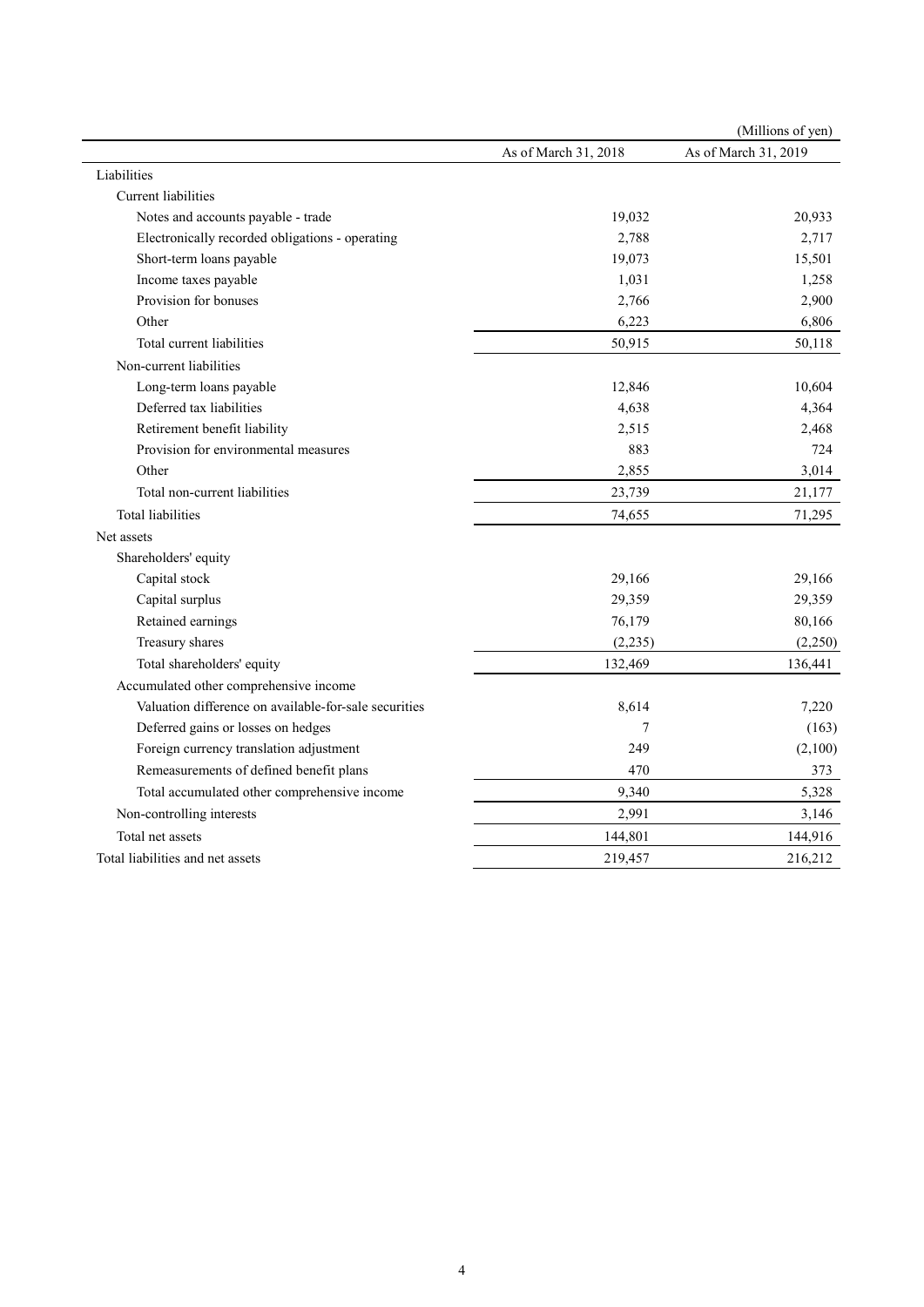### **Consolidated statements of income and consolidated statements of comprehensive income Consolidated statements of income**

|                                                                 |                   | (Millions of yen) |
|-----------------------------------------------------------------|-------------------|-------------------|
|                                                                 | Fiscal year ended | Fiscal year ended |
|                                                                 | March 31, 2018    | March 31, 2019    |
| Net sales                                                       | 141,230           | 145,663           |
| Cost of sales                                                   | 104,758           | 108,651           |
| Gross profit                                                    | 36,471            | 37,012            |
| Selling, general and administrative expenses                    | 30,080            | 29,105            |
| Operating profit                                                | 6,390             | 7,906             |
| Non-operating income                                            |                   |                   |
| Interest income                                                 | 17                | 33                |
| Dividend income                                                 | 898               | 752               |
| Share of profit of entities accounted for using equity method   | 2,239             |                   |
| Foreign exchange gains                                          |                   | 190               |
| Rent income                                                     | 218               | 218               |
| Other                                                           | 674               | 703               |
| Total non-operating income                                      | 4,048             | 1,897             |
| Non-operating expenses                                          |                   |                   |
| Interest expenses                                               | 344               | 248               |
| Share of loss of entities accounted for using equity method     |                   | 1                 |
| Other                                                           | 889               | 664               |
| Total non-operating expenses                                    | 1,234             | 915               |
| Ordinary profit                                                 | 9,204             | 8,888             |
| Extraordinary income                                            |                   |                   |
| Gain on sales of investment securities                          | 33                |                   |
| Gain on sales of non-current assets                             | 28                | $\tau$            |
| Other                                                           | $\mathbf{1}$      |                   |
| Total extraordinary income                                      | 63                | $\tau$            |
| <b>Extraordinary losses</b>                                     |                   |                   |
| Loss on abandonment of non-current assets                       | 556               | 179               |
| Impairment loss                                                 |                   | 68                |
| Loss on valuation of investments in capital of subsidiaries and |                   | 85                |
| associates                                                      |                   |                   |
| Other                                                           | 99                | 30                |
| Total extraordinary losses                                      | 656               | 364               |
| Profit before income taxes                                      | 8,611             | 8,531             |
| Income taxes - current                                          | 1,562             | 1,863             |
| Income taxes - deferred                                         | 429               | 601               |
| Total income taxes                                              | 1,992             | 2,464             |
| Profit                                                          | 6,619             | 6,066             |
| Profit attributable to non-controlling interests                | 240               | 263               |
| Profit attributable to owners of parent                         | 6,378             | 5,802             |
|                                                                 |                   |                   |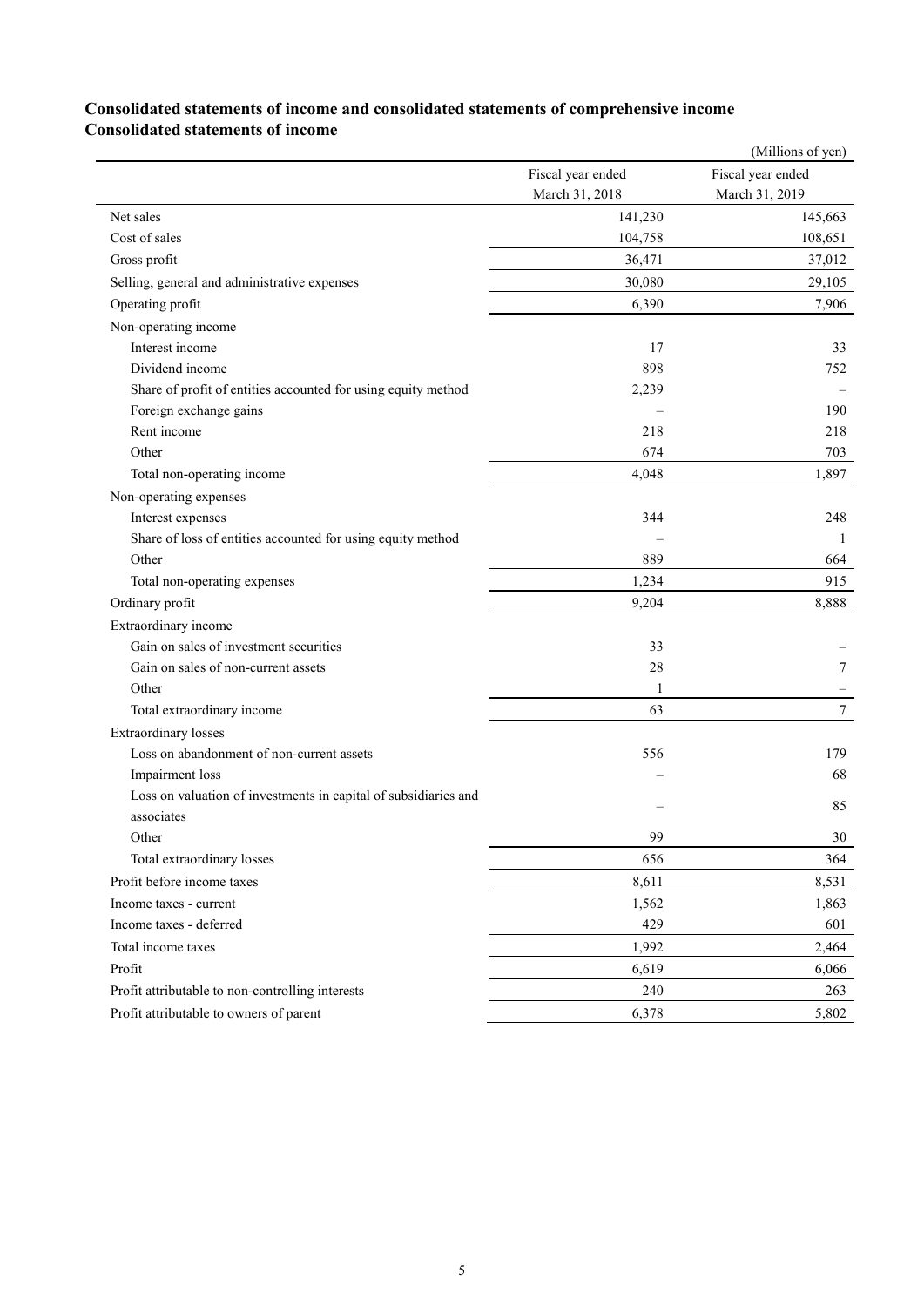## **Consolidated statements of comprehensive income**

|                                                           |                   | (Millions of yen) |
|-----------------------------------------------------------|-------------------|-------------------|
|                                                           | Fiscal year ended | Fiscal year ended |
|                                                           | March 31, 2018    | March 31, 2019    |
| Profit                                                    | 6,619             | 6,066             |
| Other comprehensive income                                |                   |                   |
| Valuation difference on available-for-sale securities     | 1,582             | (1,410)           |
| Deferred gains or losses on hedges                        | 203               | (154)             |
| Foreign currency translation adjustment                   | 382               | (397)             |
| Remeasurements of defined benefit plans, net of tax       | 555               | (103)             |
| Share of other comprehensive income of entities accounted | (799)             | (1,991)           |
| for using equity method                                   |                   |                   |
| Total other comprehensive income                          | 1,924             | (4,058)           |
| Comprehensive income                                      | 8,544             | 2,007             |
| Comprehensive income attributable to                      |                   |                   |
| Comprehensive income attributable to owners of parent     | 8,235             | 1,790             |
| Comprehensive income attributable to non-controlling      | 308               | 216               |
| interests                                                 |                   |                   |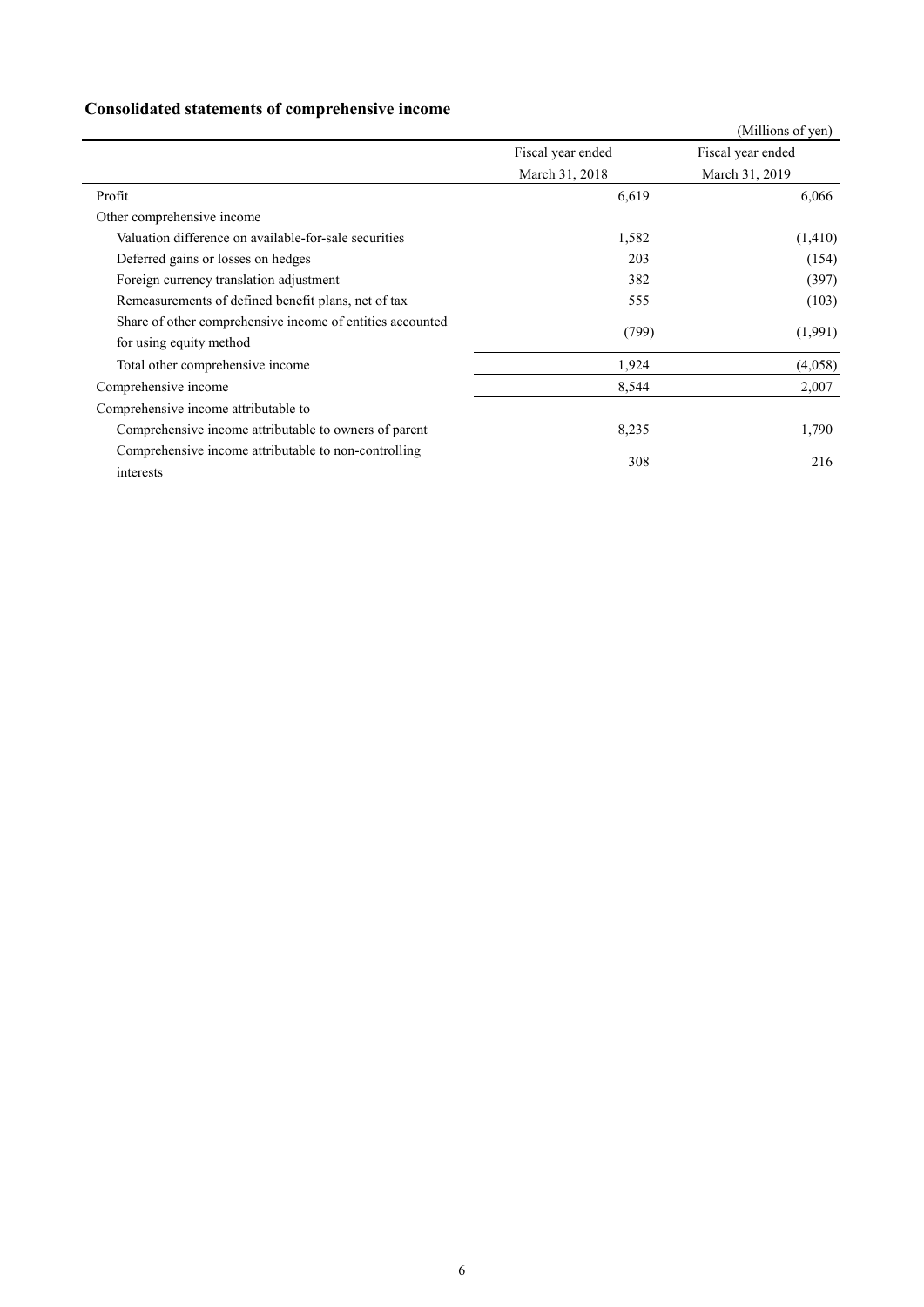## **Consolidated statements of changes in equity**

Fiscal year ended March 31, 2018

|                                                         |                        |                 |                   |                 | (Millions of yen)             |  |  |
|---------------------------------------------------------|------------------------|-----------------|-------------------|-----------------|-------------------------------|--|--|
|                                                         | Shareholders' equity   |                 |                   |                 |                               |  |  |
|                                                         | Capital stock          | Capital surplus | Retained earnings | Treasury shares | Total shareholders'<br>equity |  |  |
| Balance at beginning of current<br>period               | 29,166                 | 29,359          | 71,592            | (2, 232)        | 127,886                       |  |  |
| Changes of items during period                          |                        |                 |                   |                 |                               |  |  |
| Dividends of surplus                                    |                        |                 | (1,815)           |                 | (1,815)                       |  |  |
| Profit attributable to owners of<br>parent              |                        |                 | 6,378             |                 | 6,378                         |  |  |
| Purchase of treasury shares                             |                        |                 |                   | (5)             | (5)                           |  |  |
| Disposal of treasury shares                             |                        | $\Omega$        |                   |                 |                               |  |  |
| Other                                                   |                        |                 | 22                |                 | 22                            |  |  |
| Net changes of items other<br>than shareholders' equity |                        |                 |                   |                 |                               |  |  |
| Total changes of items during<br>period                 | $\qquad \qquad \qquad$ | $\theta$        | 4,586             | (3)             | 4,582                         |  |  |
| Balance at end of current period                        | 29,166                 | 29,359          | 76,179            | (2,235)         | 132,469                       |  |  |

|                                                         | Accumulated other comprehensive income                          |                                          |                                                  |                                               |                                                          |                              |                  |
|---------------------------------------------------------|-----------------------------------------------------------------|------------------------------------------|--------------------------------------------------|-----------------------------------------------|----------------------------------------------------------|------------------------------|------------------|
|                                                         | Valuation<br>difference on<br>available-for-<br>sale securities | Deferred gains<br>or losses on<br>hedges | Foreign<br>currency<br>translation<br>adjustment | Remeasurements<br>of defined<br>benefit plans | Total<br>accumulated<br>other<br>comprehensive<br>income | Non-controlling<br>interests | Total net assets |
| Balance at beginning of current<br>period               | 7,083                                                           | (139)                                    | 616                                              | (75)                                          | 7,483                                                    | 2,698                        | 138,069          |
| Changes of items during period                          |                                                                 |                                          |                                                  |                                               |                                                          |                              |                  |
| Dividends of surplus                                    |                                                                 |                                          |                                                  |                                               |                                                          |                              | (1, 815)         |
| Profit attributable to owners of<br>parent              |                                                                 |                                          |                                                  |                                               |                                                          |                              | 6,378            |
| Purchase of treasury shares                             |                                                                 |                                          |                                                  |                                               |                                                          |                              | (5)              |
| Disposal of treasury shares                             |                                                                 |                                          |                                                  |                                               |                                                          |                              |                  |
| Other                                                   |                                                                 |                                          |                                                  |                                               |                                                          |                              | 22               |
| Net changes of items other<br>than shareholders' equity | 1,530                                                           | 146                                      | (366)                                            | 546                                           | 1,856                                                    | 292                          | 2,149            |
| Total changes of items during<br>period                 | 1,530                                                           | 146                                      | (366)                                            | 546                                           | 1,856                                                    | 292                          | 6,732            |
| Balance at end of current period                        | 8,614                                                           | 7                                        | 249                                              | 470                                           | 9,340                                                    | 2,991                        | 144,801          |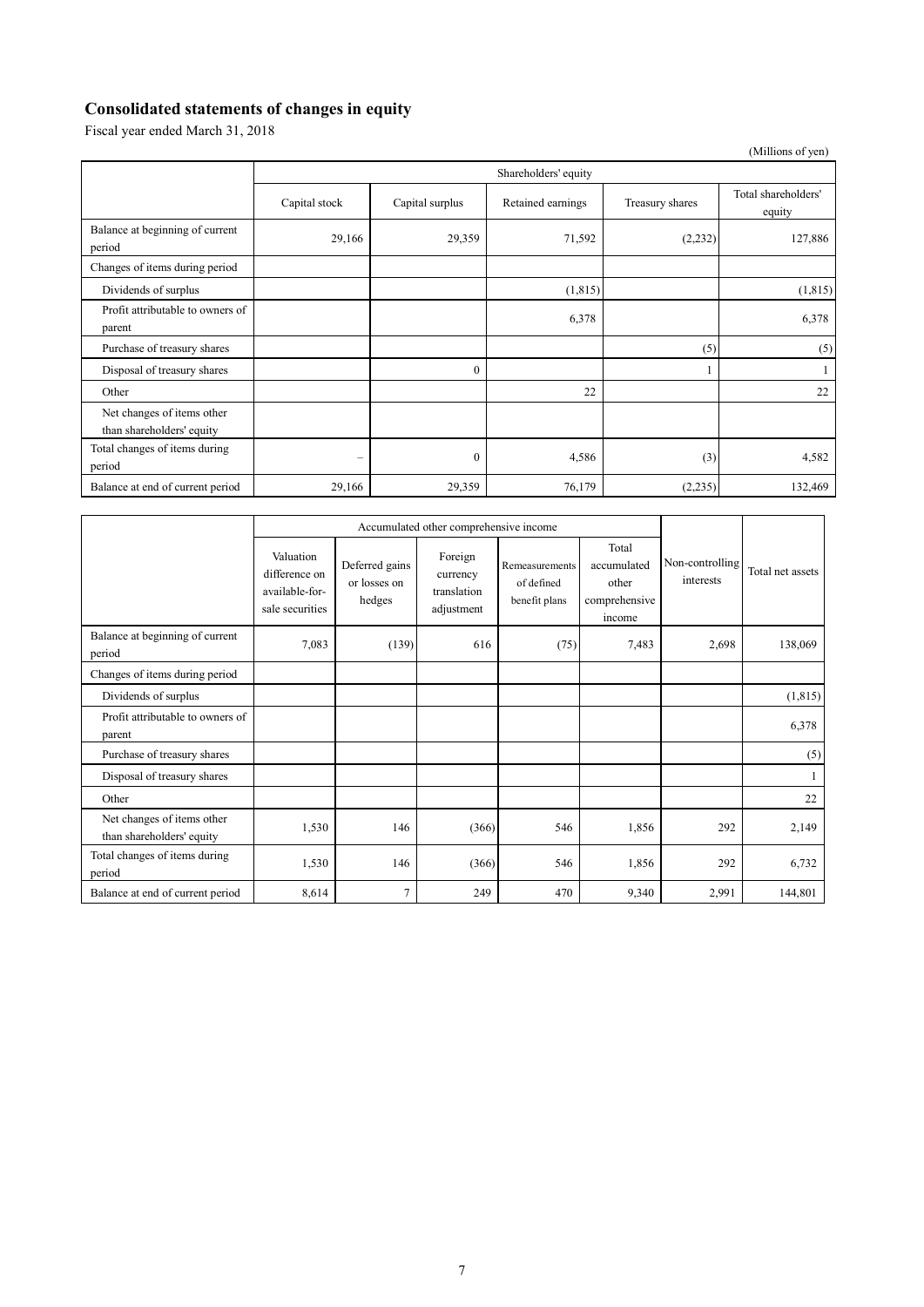#### Fiscal year ended March 31, 2019

(Millions of yen)

|                                                         | Shareholders' equity    |                 |                   |                 |                               |
|---------------------------------------------------------|-------------------------|-----------------|-------------------|-----------------|-------------------------------|
|                                                         | Capital stock           | Capital surplus | Retained earnings | Treasury shares | Total shareholders'<br>equity |
| Balance at beginning of current<br>period               | 29,166                  | 29,359          | 76,179            | (2,235)         | 132,469                       |
| Changes of items during period                          |                         |                 |                   |                 |                               |
| Dividends of surplus                                    |                         |                 | (1,815)           |                 | (1, 815)                      |
| Profit attributable to owners of<br>parent              |                         |                 | 5,802             |                 | 5,802                         |
| Purchase of treasury shares                             |                         |                 |                   | (17)            | (17)                          |
| Disposal of treasury shares                             |                         | (0)             |                   | $\overline{c}$  | 2                             |
| Net changes of items other<br>than shareholders' equity |                         |                 |                   |                 |                               |
| Total changes of items during<br>period                 | $\qquad \qquad \  \, -$ | (0)             | 3,987             | (15)            | 3,972                         |
| Balance at end of current period                        | 29,166                  | 29,359          | 80,166            | (2,250)         | 136,441                       |

|                                                         | Accumulated other comprehensive income                          |                                          |                                                  |                                               |                                                          |                              |                  |
|---------------------------------------------------------|-----------------------------------------------------------------|------------------------------------------|--------------------------------------------------|-----------------------------------------------|----------------------------------------------------------|------------------------------|------------------|
|                                                         | Valuation<br>difference on<br>available-for-<br>sale securities | Deferred gains<br>or losses on<br>hedges | Foreign<br>currency<br>translation<br>adjustment | Remeasurements<br>of defined<br>benefit plans | Total<br>accumulated<br>other<br>comprehensive<br>income | Non-controlling<br>interests | Total net assets |
| Balance at beginning of current<br>period               | 8,614                                                           | 7                                        | 249                                              | 470                                           | 9,340                                                    | 2,991                        | 144,801          |
| Changes of items during period                          |                                                                 |                                          |                                                  |                                               |                                                          |                              |                  |
| Dividends of surplus                                    |                                                                 |                                          |                                                  |                                               |                                                          |                              | (1, 815)         |
| Profit attributable to owners of<br>parent              |                                                                 |                                          |                                                  |                                               |                                                          |                              | 5,802            |
| Purchase of treasury shares                             |                                                                 |                                          |                                                  |                                               |                                                          |                              | (17)             |
| Disposal of treasury shares                             |                                                                 |                                          |                                                  |                                               |                                                          |                              | $\overline{c}$   |
| Net changes of items other<br>than shareholders' equity | (1,393)                                                         | (171)                                    | (2,350)                                          | (96)                                          | (4,011)                                                  | 154                          | (3,857)          |
| Total changes of items during<br>period                 | (1,393)                                                         | (171)                                    | (2,350)                                          | (96)                                          | (4,011)                                                  | 154                          | 114              |
| Balance at end of current period                        | 7,220                                                           | (163)                                    | (2,100)                                          | 373                                           | 5,328                                                    | 3,146                        | 144,916          |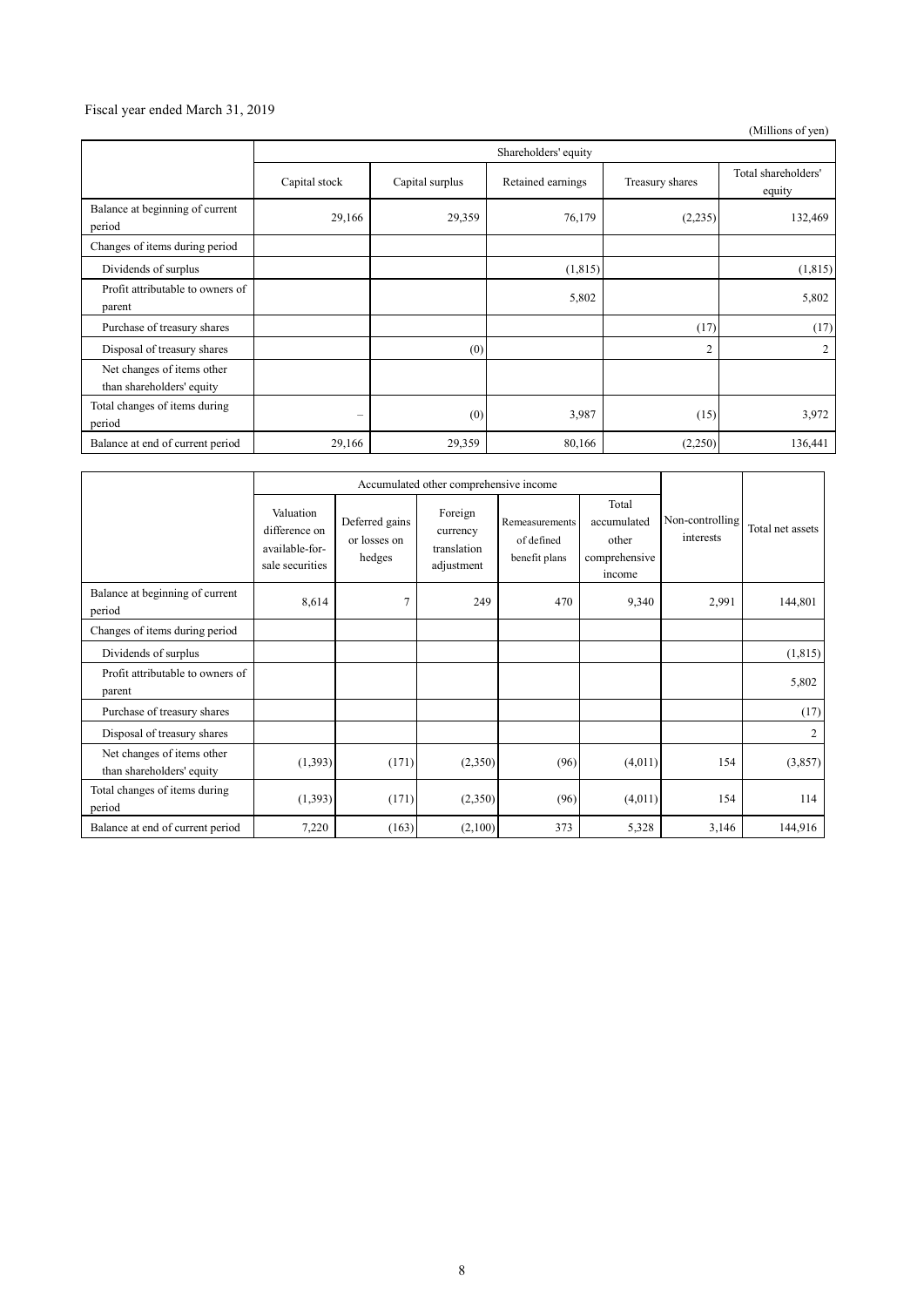### **Consolidated statements of cash flows**

| Fiscal year ended<br>Fiscal year ended<br>March 31, 2018<br>March 31, 2019<br>Cash flows from operating activities<br>Profit before income taxes<br>8,611<br>8,531<br>6,532<br>6,966<br>Depreciation<br>Amortization of goodwill<br>234<br>235<br>Impairment loss<br>68<br>Share of loss (profit) of entities accounted for using equity<br>(2,239)<br>1<br>method<br>Increase (decrease) in provision for bonuses<br>131<br>(250)<br>Increase (decrease) in allowance for doubtful accounts<br>(23)<br>Decrease (increase) in retirement benefit asset<br>(470)<br>Increase (decrease) in retirement benefit liability<br>(49)<br>Increase (decrease) in provision for environmental measures<br>(179)<br>(313)<br>Interest and dividend income<br>(916)<br>344<br>Interest expenses<br>248<br>Loss on abandonment of non-current assets<br>567<br>189<br>Loss (gain) on valuation of investment securities<br>19<br>37<br>Loss (gain) on sales of investment securities<br>1<br>Decrease (increase) in notes and accounts receivable - trade<br>(5,950)<br>(4, 430)<br>Decrease (increase) in inventories<br>1,141<br>99<br>1,970<br>Increase (decrease) in notes and accounts payable - trade<br>4,007<br>Other, net<br>402<br>(417)<br>Subtotal<br>11,667<br>11,986<br>Interest and dividend income received<br>2,680<br>1,588<br>Interest expenses paid<br>(342)<br>Income taxes paid<br>(1,920)<br>(1,648)<br>Net cash provided by (used in) operating activities<br>12,085<br>11,677<br>Cash flows from investing activities<br>Purchase of property, plant and equipment<br>(7, 594)<br>Proceeds from sales of property, plant and equipment<br>97<br>166<br>Purchase of intangible assets<br>(378)<br>Purchase of investment securities<br>(34)<br>Proceeds from sales of investment securities<br>147<br>$\theta$<br>Purchase of shares of subsidiaries and associates<br>(61)<br>Revenue from sales of investments in affiliates<br>112<br>Payments of loans receivable<br>(22)<br>Collection of loans receivable<br>42<br>25<br>Payments for retirement of property, plant and equipment<br>(483)<br>Payments for acquisition of businesses<br>Other, net<br>(39)<br>29<br>Net cash provided by (used in) investing activities<br>(8,327) |  | (Millions of yen) |
|-------------------------------------------------------------------------------------------------------------------------------------------------------------------------------------------------------------------------------------------------------------------------------------------------------------------------------------------------------------------------------------------------------------------------------------------------------------------------------------------------------------------------------------------------------------------------------------------------------------------------------------------------------------------------------------------------------------------------------------------------------------------------------------------------------------------------------------------------------------------------------------------------------------------------------------------------------------------------------------------------------------------------------------------------------------------------------------------------------------------------------------------------------------------------------------------------------------------------------------------------------------------------------------------------------------------------------------------------------------------------------------------------------------------------------------------------------------------------------------------------------------------------------------------------------------------------------------------------------------------------------------------------------------------------------------------------------------------------------------------------------------------------------------------------------------------------------------------------------------------------------------------------------------------------------------------------------------------------------------------------------------------------------------------------------------------------------------------------------------------------------------------------------------------------------------------------------------------------------------------------------|--|-------------------|
|                                                                                                                                                                                                                                                                                                                                                                                                                                                                                                                                                                                                                                                                                                                                                                                                                                                                                                                                                                                                                                                                                                                                                                                                                                                                                                                                                                                                                                                                                                                                                                                                                                                                                                                                                                                                                                                                                                                                                                                                                                                                                                                                                                                                                                                       |  |                   |
|                                                                                                                                                                                                                                                                                                                                                                                                                                                                                                                                                                                                                                                                                                                                                                                                                                                                                                                                                                                                                                                                                                                                                                                                                                                                                                                                                                                                                                                                                                                                                                                                                                                                                                                                                                                                                                                                                                                                                                                                                                                                                                                                                                                                                                                       |  |                   |
|                                                                                                                                                                                                                                                                                                                                                                                                                                                                                                                                                                                                                                                                                                                                                                                                                                                                                                                                                                                                                                                                                                                                                                                                                                                                                                                                                                                                                                                                                                                                                                                                                                                                                                                                                                                                                                                                                                                                                                                                                                                                                                                                                                                                                                                       |  |                   |
|                                                                                                                                                                                                                                                                                                                                                                                                                                                                                                                                                                                                                                                                                                                                                                                                                                                                                                                                                                                                                                                                                                                                                                                                                                                                                                                                                                                                                                                                                                                                                                                                                                                                                                                                                                                                                                                                                                                                                                                                                                                                                                                                                                                                                                                       |  |                   |
|                                                                                                                                                                                                                                                                                                                                                                                                                                                                                                                                                                                                                                                                                                                                                                                                                                                                                                                                                                                                                                                                                                                                                                                                                                                                                                                                                                                                                                                                                                                                                                                                                                                                                                                                                                                                                                                                                                                                                                                                                                                                                                                                                                                                                                                       |  |                   |
|                                                                                                                                                                                                                                                                                                                                                                                                                                                                                                                                                                                                                                                                                                                                                                                                                                                                                                                                                                                                                                                                                                                                                                                                                                                                                                                                                                                                                                                                                                                                                                                                                                                                                                                                                                                                                                                                                                                                                                                                                                                                                                                                                                                                                                                       |  |                   |
|                                                                                                                                                                                                                                                                                                                                                                                                                                                                                                                                                                                                                                                                                                                                                                                                                                                                                                                                                                                                                                                                                                                                                                                                                                                                                                                                                                                                                                                                                                                                                                                                                                                                                                                                                                                                                                                                                                                                                                                                                                                                                                                                                                                                                                                       |  |                   |
|                                                                                                                                                                                                                                                                                                                                                                                                                                                                                                                                                                                                                                                                                                                                                                                                                                                                                                                                                                                                                                                                                                                                                                                                                                                                                                                                                                                                                                                                                                                                                                                                                                                                                                                                                                                                                                                                                                                                                                                                                                                                                                                                                                                                                                                       |  |                   |
|                                                                                                                                                                                                                                                                                                                                                                                                                                                                                                                                                                                                                                                                                                                                                                                                                                                                                                                                                                                                                                                                                                                                                                                                                                                                                                                                                                                                                                                                                                                                                                                                                                                                                                                                                                                                                                                                                                                                                                                                                                                                                                                                                                                                                                                       |  |                   |
|                                                                                                                                                                                                                                                                                                                                                                                                                                                                                                                                                                                                                                                                                                                                                                                                                                                                                                                                                                                                                                                                                                                                                                                                                                                                                                                                                                                                                                                                                                                                                                                                                                                                                                                                                                                                                                                                                                                                                                                                                                                                                                                                                                                                                                                       |  |                   |
|                                                                                                                                                                                                                                                                                                                                                                                                                                                                                                                                                                                                                                                                                                                                                                                                                                                                                                                                                                                                                                                                                                                                                                                                                                                                                                                                                                                                                                                                                                                                                                                                                                                                                                                                                                                                                                                                                                                                                                                                                                                                                                                                                                                                                                                       |  | (5)               |
|                                                                                                                                                                                                                                                                                                                                                                                                                                                                                                                                                                                                                                                                                                                                                                                                                                                                                                                                                                                                                                                                                                                                                                                                                                                                                                                                                                                                                                                                                                                                                                                                                                                                                                                                                                                                                                                                                                                                                                                                                                                                                                                                                                                                                                                       |  | (591)             |
|                                                                                                                                                                                                                                                                                                                                                                                                                                                                                                                                                                                                                                                                                                                                                                                                                                                                                                                                                                                                                                                                                                                                                                                                                                                                                                                                                                                                                                                                                                                                                                                                                                                                                                                                                                                                                                                                                                                                                                                                                                                                                                                                                                                                                                                       |  | (67)              |
|                                                                                                                                                                                                                                                                                                                                                                                                                                                                                                                                                                                                                                                                                                                                                                                                                                                                                                                                                                                                                                                                                                                                                                                                                                                                                                                                                                                                                                                                                                                                                                                                                                                                                                                                                                                                                                                                                                                                                                                                                                                                                                                                                                                                                                                       |  |                   |
|                                                                                                                                                                                                                                                                                                                                                                                                                                                                                                                                                                                                                                                                                                                                                                                                                                                                                                                                                                                                                                                                                                                                                                                                                                                                                                                                                                                                                                                                                                                                                                                                                                                                                                                                                                                                                                                                                                                                                                                                                                                                                                                                                                                                                                                       |  | (785)             |
|                                                                                                                                                                                                                                                                                                                                                                                                                                                                                                                                                                                                                                                                                                                                                                                                                                                                                                                                                                                                                                                                                                                                                                                                                                                                                                                                                                                                                                                                                                                                                                                                                                                                                                                                                                                                                                                                                                                                                                                                                                                                                                                                                                                                                                                       |  |                   |
|                                                                                                                                                                                                                                                                                                                                                                                                                                                                                                                                                                                                                                                                                                                                                                                                                                                                                                                                                                                                                                                                                                                                                                                                                                                                                                                                                                                                                                                                                                                                                                                                                                                                                                                                                                                                                                                                                                                                                                                                                                                                                                                                                                                                                                                       |  |                   |
|                                                                                                                                                                                                                                                                                                                                                                                                                                                                                                                                                                                                                                                                                                                                                                                                                                                                                                                                                                                                                                                                                                                                                                                                                                                                                                                                                                                                                                                                                                                                                                                                                                                                                                                                                                                                                                                                                                                                                                                                                                                                                                                                                                                                                                                       |  |                   |
|                                                                                                                                                                                                                                                                                                                                                                                                                                                                                                                                                                                                                                                                                                                                                                                                                                                                                                                                                                                                                                                                                                                                                                                                                                                                                                                                                                                                                                                                                                                                                                                                                                                                                                                                                                                                                                                                                                                                                                                                                                                                                                                                                                                                                                                       |  |                   |
|                                                                                                                                                                                                                                                                                                                                                                                                                                                                                                                                                                                                                                                                                                                                                                                                                                                                                                                                                                                                                                                                                                                                                                                                                                                                                                                                                                                                                                                                                                                                                                                                                                                                                                                                                                                                                                                                                                                                                                                                                                                                                                                                                                                                                                                       |  |                   |
|                                                                                                                                                                                                                                                                                                                                                                                                                                                                                                                                                                                                                                                                                                                                                                                                                                                                                                                                                                                                                                                                                                                                                                                                                                                                                                                                                                                                                                                                                                                                                                                                                                                                                                                                                                                                                                                                                                                                                                                                                                                                                                                                                                                                                                                       |  |                   |
|                                                                                                                                                                                                                                                                                                                                                                                                                                                                                                                                                                                                                                                                                                                                                                                                                                                                                                                                                                                                                                                                                                                                                                                                                                                                                                                                                                                                                                                                                                                                                                                                                                                                                                                                                                                                                                                                                                                                                                                                                                                                                                                                                                                                                                                       |  |                   |
|                                                                                                                                                                                                                                                                                                                                                                                                                                                                                                                                                                                                                                                                                                                                                                                                                                                                                                                                                                                                                                                                                                                                                                                                                                                                                                                                                                                                                                                                                                                                                                                                                                                                                                                                                                                                                                                                                                                                                                                                                                                                                                                                                                                                                                                       |  |                   |
|                                                                                                                                                                                                                                                                                                                                                                                                                                                                                                                                                                                                                                                                                                                                                                                                                                                                                                                                                                                                                                                                                                                                                                                                                                                                                                                                                                                                                                                                                                                                                                                                                                                                                                                                                                                                                                                                                                                                                                                                                                                                                                                                                                                                                                                       |  |                   |
|                                                                                                                                                                                                                                                                                                                                                                                                                                                                                                                                                                                                                                                                                                                                                                                                                                                                                                                                                                                                                                                                                                                                                                                                                                                                                                                                                                                                                                                                                                                                                                                                                                                                                                                                                                                                                                                                                                                                                                                                                                                                                                                                                                                                                                                       |  |                   |
|                                                                                                                                                                                                                                                                                                                                                                                                                                                                                                                                                                                                                                                                                                                                                                                                                                                                                                                                                                                                                                                                                                                                                                                                                                                                                                                                                                                                                                                                                                                                                                                                                                                                                                                                                                                                                                                                                                                                                                                                                                                                                                                                                                                                                                                       |  | (250)             |
|                                                                                                                                                                                                                                                                                                                                                                                                                                                                                                                                                                                                                                                                                                                                                                                                                                                                                                                                                                                                                                                                                                                                                                                                                                                                                                                                                                                                                                                                                                                                                                                                                                                                                                                                                                                                                                                                                                                                                                                                                                                                                                                                                                                                                                                       |  |                   |
|                                                                                                                                                                                                                                                                                                                                                                                                                                                                                                                                                                                                                                                                                                                                                                                                                                                                                                                                                                                                                                                                                                                                                                                                                                                                                                                                                                                                                                                                                                                                                                                                                                                                                                                                                                                                                                                                                                                                                                                                                                                                                                                                                                                                                                                       |  |                   |
|                                                                                                                                                                                                                                                                                                                                                                                                                                                                                                                                                                                                                                                                                                                                                                                                                                                                                                                                                                                                                                                                                                                                                                                                                                                                                                                                                                                                                                                                                                                                                                                                                                                                                                                                                                                                                                                                                                                                                                                                                                                                                                                                                                                                                                                       |  |                   |
|                                                                                                                                                                                                                                                                                                                                                                                                                                                                                                                                                                                                                                                                                                                                                                                                                                                                                                                                                                                                                                                                                                                                                                                                                                                                                                                                                                                                                                                                                                                                                                                                                                                                                                                                                                                                                                                                                                                                                                                                                                                                                                                                                                                                                                                       |  | (8,526)           |
|                                                                                                                                                                                                                                                                                                                                                                                                                                                                                                                                                                                                                                                                                                                                                                                                                                                                                                                                                                                                                                                                                                                                                                                                                                                                                                                                                                                                                                                                                                                                                                                                                                                                                                                                                                                                                                                                                                                                                                                                                                                                                                                                                                                                                                                       |  |                   |
|                                                                                                                                                                                                                                                                                                                                                                                                                                                                                                                                                                                                                                                                                                                                                                                                                                                                                                                                                                                                                                                                                                                                                                                                                                                                                                                                                                                                                                                                                                                                                                                                                                                                                                                                                                                                                                                                                                                                                                                                                                                                                                                                                                                                                                                       |  | (588)             |
|                                                                                                                                                                                                                                                                                                                                                                                                                                                                                                                                                                                                                                                                                                                                                                                                                                                                                                                                                                                                                                                                                                                                                                                                                                                                                                                                                                                                                                                                                                                                                                                                                                                                                                                                                                                                                                                                                                                                                                                                                                                                                                                                                                                                                                                       |  | (80)              |
|                                                                                                                                                                                                                                                                                                                                                                                                                                                                                                                                                                                                                                                                                                                                                                                                                                                                                                                                                                                                                                                                                                                                                                                                                                                                                                                                                                                                                                                                                                                                                                                                                                                                                                                                                                                                                                                                                                                                                                                                                                                                                                                                                                                                                                                       |  |                   |
|                                                                                                                                                                                                                                                                                                                                                                                                                                                                                                                                                                                                                                                                                                                                                                                                                                                                                                                                                                                                                                                                                                                                                                                                                                                                                                                                                                                                                                                                                                                                                                                                                                                                                                                                                                                                                                                                                                                                                                                                                                                                                                                                                                                                                                                       |  | (931)             |
|                                                                                                                                                                                                                                                                                                                                                                                                                                                                                                                                                                                                                                                                                                                                                                                                                                                                                                                                                                                                                                                                                                                                                                                                                                                                                                                                                                                                                                                                                                                                                                                                                                                                                                                                                                                                                                                                                                                                                                                                                                                                                                                                                                                                                                                       |  |                   |
|                                                                                                                                                                                                                                                                                                                                                                                                                                                                                                                                                                                                                                                                                                                                                                                                                                                                                                                                                                                                                                                                                                                                                                                                                                                                                                                                                                                                                                                                                                                                                                                                                                                                                                                                                                                                                                                                                                                                                                                                                                                                                                                                                                                                                                                       |  | (134)             |
|                                                                                                                                                                                                                                                                                                                                                                                                                                                                                                                                                                                                                                                                                                                                                                                                                                                                                                                                                                                                                                                                                                                                                                                                                                                                                                                                                                                                                                                                                                                                                                                                                                                                                                                                                                                                                                                                                                                                                                                                                                                                                                                                                                                                                                                       |  |                   |
|                                                                                                                                                                                                                                                                                                                                                                                                                                                                                                                                                                                                                                                                                                                                                                                                                                                                                                                                                                                                                                                                                                                                                                                                                                                                                                                                                                                                                                                                                                                                                                                                                                                                                                                                                                                                                                                                                                                                                                                                                                                                                                                                                                                                                                                       |  | (124)             |
|                                                                                                                                                                                                                                                                                                                                                                                                                                                                                                                                                                                                                                                                                                                                                                                                                                                                                                                                                                                                                                                                                                                                                                                                                                                                                                                                                                                                                                                                                                                                                                                                                                                                                                                                                                                                                                                                                                                                                                                                                                                                                                                                                                                                                                                       |  | (5,229)           |
|                                                                                                                                                                                                                                                                                                                                                                                                                                                                                                                                                                                                                                                                                                                                                                                                                                                                                                                                                                                                                                                                                                                                                                                                                                                                                                                                                                                                                                                                                                                                                                                                                                                                                                                                                                                                                                                                                                                                                                                                                                                                                                                                                                                                                                                       |  |                   |
|                                                                                                                                                                                                                                                                                                                                                                                                                                                                                                                                                                                                                                                                                                                                                                                                                                                                                                                                                                                                                                                                                                                                                                                                                                                                                                                                                                                                                                                                                                                                                                                                                                                                                                                                                                                                                                                                                                                                                                                                                                                                                                                                                                                                                                                       |  | (15,280)          |